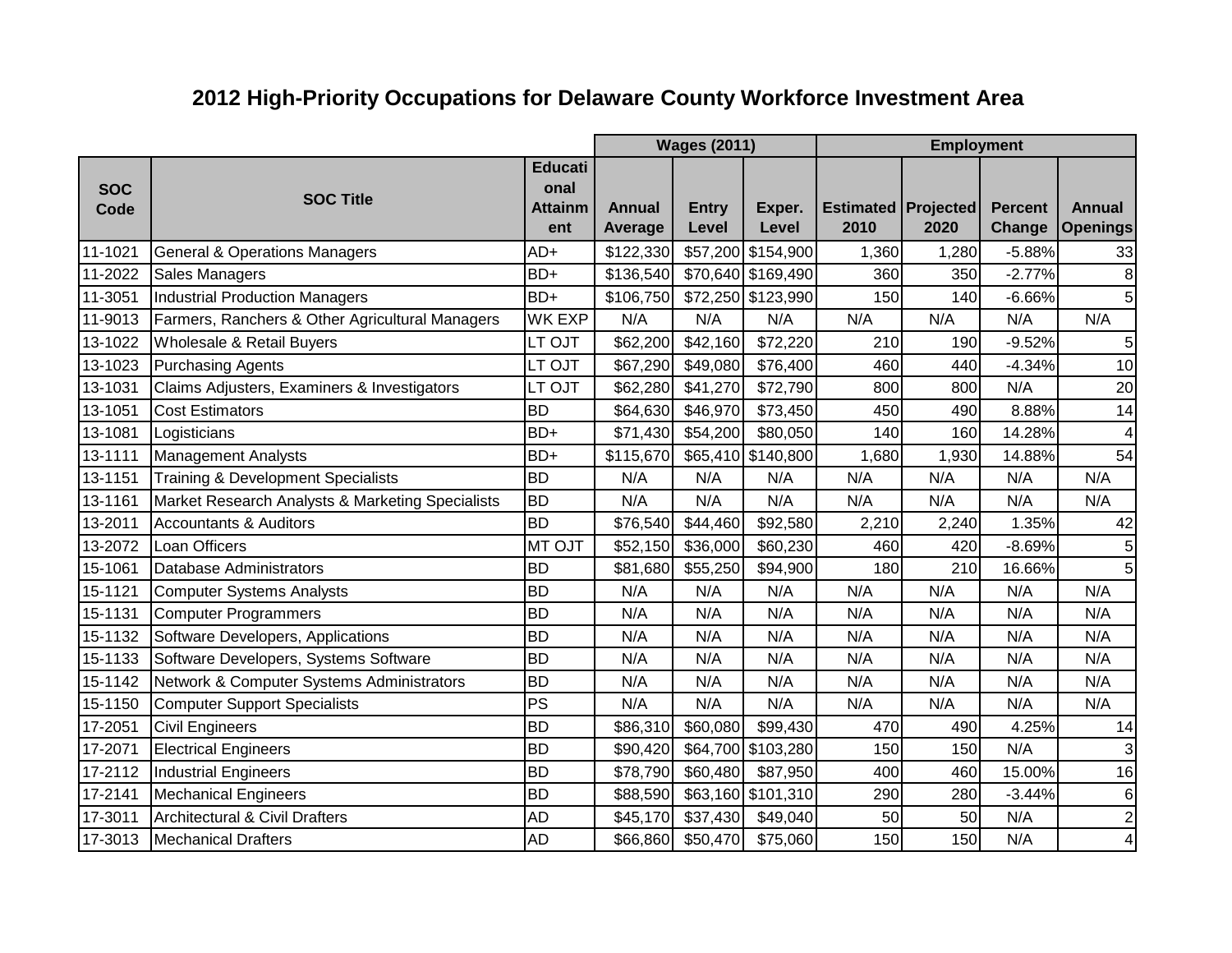| 17-3024 | Electro-Mechanical Technicians                         | <b>AD</b>   | N/A      | N/A      | N/A                | 240   | 220   | $-8.33%$ | 5                          |
|---------|--------------------------------------------------------|-------------|----------|----------|--------------------|-------|-------|----------|----------------------------|
| 17-3026 | Industrial Engineering Technicians                     | <b>AD</b>   | \$58,950 | \$29,260 | \$73,800           | 90    | 90    | N/A      | $2\vert$                   |
| 19-1012 | Food Scientists & Technologists                        | <b>BD</b>   | N/A      | N/A      | N/A                | N/A   | N/A   | N/A      | N/A                        |
| 19-4021 | <b>Biological Technicians</b>                          | <b>BD</b>   | \$42,880 | \$34,120 | \$47,260           | 110   | 130   | 18.18%   | $\,6$                      |
| 21-1011 | Substance Abuse & Behavioral Disorder Counselors       | MT OJT      | \$42,110 | \$28,610 | \$48,860           | 240   | 300   | 25.00%   | 11                         |
| 21-1014 | Mental Health Counselors                               | <b>MD</b>   | \$37,770 | \$26,200 | \$43,550           | 550   | 650   | 18.18%   | 21                         |
| 21-1015 | <b>Rehabilitation Counselors</b>                       | <b>MD</b>   | \$34,770 | \$21,770 | \$41,270           | 320   | 340   | 6.25%    | $\boldsymbol{9}$           |
| 21-1021 | Child, Family & School Social Workers                  | <b>BD</b>   | \$43,100 | \$26,880 | \$51,210           | 740   | 780   | 5.40%    | 20                         |
| 21-1022 | <b>Healthcare Social Workers</b>                       | <b>MD</b>   | \$46,220 | \$33,470 | \$52,600           | 550   | 600   | 9.09%    | 17                         |
| 21-1023 | Mental Health & Substance Abuse Social Workers         | <b>BD</b>   | \$37,220 | \$28,920 | \$41,370           | 450   | 550   | 22.22%   | 19                         |
| 23-2011 | Paralegals & Legal Assistants                          | <b>AD</b>   | \$61,880 | \$36,440 | \$74,600           | 70    | 80    | 14.28%   | $\mathbf 2$                |
| 25-1011 | Business Teachers, Postsecondary                       | PhD         | \$89,450 |          | \$57,150 \$105,590 | 130   | 160   | 23.07%   | $\overline{5}$             |
| 25-1072 | Nursing Instructors & Teachers, Postsecondary          | <b>MD</b>   | \$58,800 | \$39,370 | \$68,510           | 140   | 170   | 21.42%   | $\overline{5}$             |
| 25-1081 | Education Teachers, Postsecondary                      | PhD         | \$58,490 | \$42,170 | \$66,650           | 120   | 140   | 16.66%   | 4                          |
| 25-1194 | Vocational Education Teachers, Postsecondary           | WK EXP      | \$50,220 | \$35,420 | \$57,630           | 290   | 330   | 13.79%   | $\bf 8$                    |
| 25-2011 | <b>Preschool Teachers</b>                              | <b>AD</b>   | \$26,350 | \$21,290 | \$28,870           | 790   | 900   | 13.92%   | 23                         |
| 25-2032 | Career/Technical Education Teachers, Secondary Sch BD+ |             | \$58,880 | \$46,640 | \$64,990           | 180   | 170   | $-5.55%$ | 5                          |
|         |                                                        |             |          |          |                    |       |       |          |                            |
| 25-2053 | Special Education Teachers, Middle School              | <b>BD</b>   | N/A      | N/A      | N/A                | N/A   | N/A   | N/A      | N/A                        |
| 25-2054 | Special Education Teachers, Secondary School           | <b>BD</b>   | N/A      | N/A      | N/A                | N/A   | N/A   | N/A      | N/A                        |
| 27-1024 | Graphic Designers                                      | <b>BD</b>   | \$45,500 | \$33,750 | \$51,380           | 390   | 390   | N/A      | 10                         |
| 27-2012 | Producers & Directors                                  | BD+         | \$88,190 |          | \$34,470 \$115,050 | 110   | 120   | 9.09%    | 4                          |
| 27-2022 | Coaches & Scouts                                       | LT OJT      | \$42,430 | \$19,680 | \$53,810           | 340   | 370   | 8.82%    |                            |
| 27-4021 | Photographers                                          | LT OJT      | \$38,830 | \$30,550 | \$42,960           | 310   | 330   | 6.45%    |                            |
| 27-4031 | Camera Operators: TV, Video & Motion Picture           | <b>BD</b>   | N/A      | N/A      | N/A                | N/A   | N/A   | N/A      | N/A                        |
| 27-4032 | Film & Video Editors                                   | BD+         | N/A      | N/A      | N/A                | N/A   | N/A   | N/A      | 12<br> 9 <br>N/A           |
| 29-1031 | Dietitians & Nutritionists                             | <b>BD</b>   | \$46,570 | \$32,000 | \$53,850           | 180   | 180   | N/A      | $\sqrt{5}$                 |
| 29-1051 | Pharmacists                                            | <b>PROF</b> | \$94,950 | \$87,290 | \$98,780           | 760   | 940   | 23.68%   | 31                         |
| 29-1111 | <b>Registered Nurses</b>                               | <b>AD</b>   | \$72,320 | \$51,740 | \$82,610           | 4,840 | 5,690 | 17.56%   | 165                        |
| 29-1122 | Occupational Therapists                                | <b>MD</b>   | \$67,950 | \$50,870 | \$76,480           | 250   | 300   | 20.00%   |                            |
| 29-1126 | <b>Respiratory Therapists</b>                          | <b>AD</b>   | \$64,970 | \$54,560 | \$70,170           | 160   | 190   | 18.75%   | $\sqrt{5}$                 |
| 29-1127 | Speech-Language Pathologists                           | <b>MD</b>   | \$70,360 | \$55,940 | \$77,570           | 170   | 180   | 5.88%    | 4                          |
| 29-2011 | Medical & Clinical Laboratory Technologists            | <b>BD</b>   | \$59,300 | \$41,730 | \$68,090           | 280   | 280   | N/A      | 4                          |
| 29-2012 | Medical & Clinical Laboratory Technicians              | <b>AD</b>   | \$49,920 | \$32,510 | \$58,630           | 330   | 360   | 9.09%    | $\boldsymbol{9}$<br>$\bf8$ |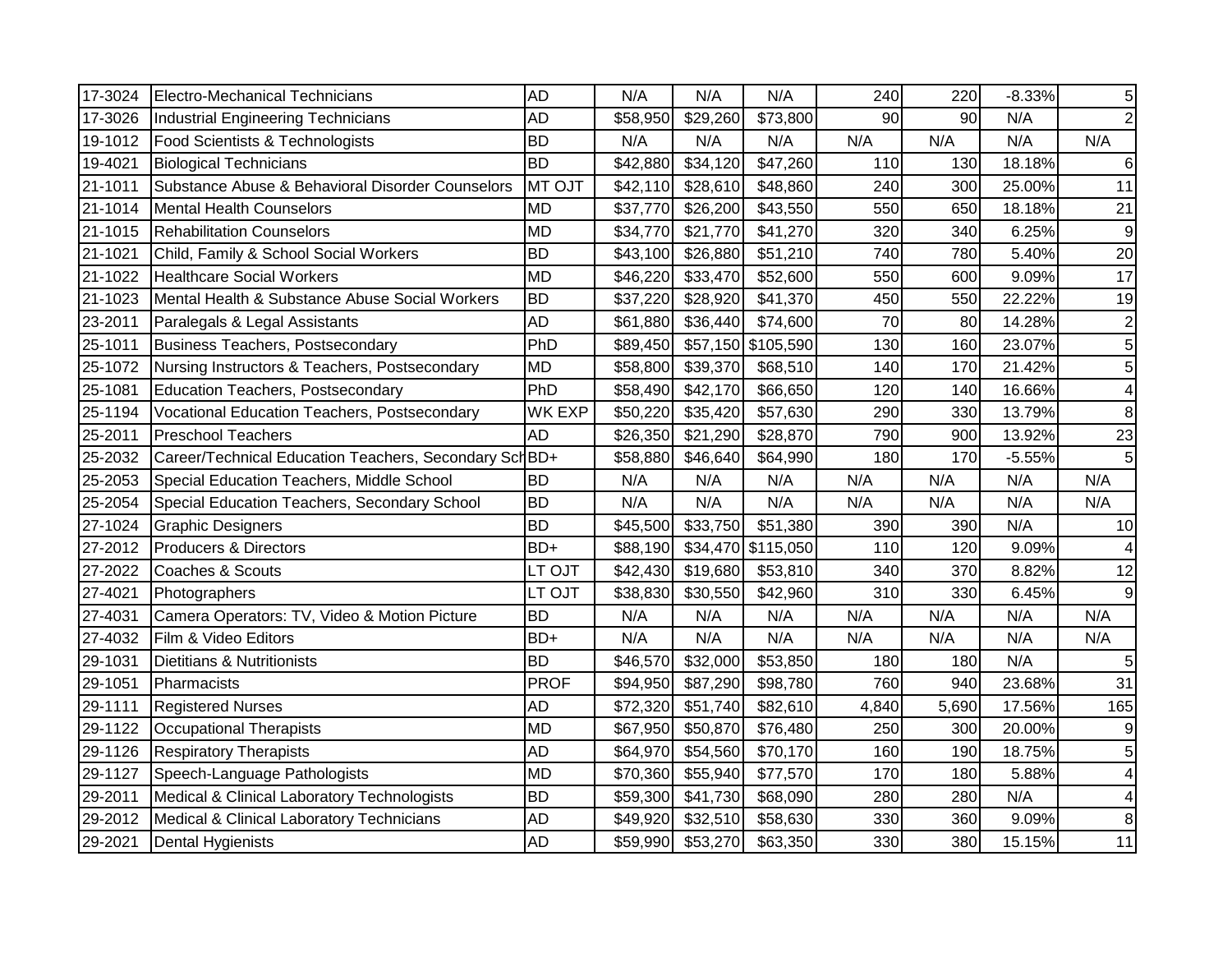| 29-2031 | Cardiovascular Technologists & Technicians                   | <b>AD</b>     | \$54,870  | \$33,850 | \$65,380  | 100   | 120             | 20.00%    | 3   |
|---------|--------------------------------------------------------------|---------------|-----------|----------|-----------|-------|-----------------|-----------|-----|
| 29-2032 | <b>Diagnostic Medical Sonographers</b>                       | <b>AD</b>     | \$60,810  | \$45,020 | \$68,710  | 100   | 110             | 10.00%    | 2   |
| 29-2037 | Radiologic Technologists & Technicians                       | <b>AD</b>     | N/A       | N/A      | N/A       | N/A   | N/A             | N/A       | N/A |
| 29-2041 | <b>Emergency Medical Technicians &amp; Paramedics</b>        | PS            | \$38,260  | \$28,300 | \$43,250  | 600   | 640             | 6.66%     | 11  |
| 29-2052 | <b>Pharmacy Technicians</b>                                  | MT OJT        | \$24,920  | \$17,420 | \$28,670  | 450   | 590             | 31.11%    | 28  |
| 29-2055 | <b>Surgical Technologists</b>                                | PS            | \$41,070  | \$32,990 | \$45,100  | 100   | 120             | 20.00%    | 5   |
| 29-2056 | Veterinary Technologists & Technicians                       | <b>AD</b>     | N/A       | N/A      | N/A       | 110   | 160             | 45.45%    | 8   |
| 29-2061 | Licensed Practical & Licensed Vocational Nurses              | PS            | \$47,330  | \$36,670 | \$52,660  | 1,590 | 1,810           | 13.83%    | 66  |
| 29-2071 | Medical Records & Health Information Technicians             | PS            | \$37,540  | \$25,510 | \$43,550  | 300   | 330             | 10.00%    | 11  |
| 31-1012 | Nursing Aides, Orderlies & Attendants                        | <b>PS</b>     | \$25,640  | \$20,890 | \$28,010  | 3,050 | 3,430           | 12.45%    | 65  |
| 31-1013 | Psychiatric Aides                                            | <b>ST OJT</b> | N/A       | N/A      | N/A       | 70    | 80              | 14.28%    |     |
| 31-2011 | Occupational Therapy Assistants                              | <b>AD</b>     | \$51,030  | \$34,120 | \$59,480  | 30    | 30 <sup>°</sup> | N/A       |     |
| 31-2021 | <b>Physical Therapist Assistants</b>                         | <b>AD</b>     | \$37,930  | \$26,160 | \$43,810  | 160   | 200             | 25.00%    | 6   |
| 31-9091 | <b>Dental Assistants</b>                                     | PS            | \$43,330  | \$31,140 | \$49,420  | 520   | 600             | 15.38%    | 17  |
| 31-9092 | <b>Medical Assistants</b>                                    | MT OJT        | \$30,830  | \$24,400 | \$34,040  | 1,330 | 1,610           | 21.05%    | 45  |
| 33-3051 | Police & Sheriff's Patrol Officers                           | MT OJT        | \$57,440  | \$34,670 | \$68,830  | 1,060 | 1,060           | N/A       | 29  |
| 35-1012 | Supervisors - Food Preparation & Serving Workers             | <b>WK EXP</b> | \$38,260  | \$23,390 | \$45,690  | 1,200 | 1,270           | 5.83%     | 17  |
| 35-2014 | Cooks, Restaurant                                            | MT OJT        | \$36,200  | \$27,630 | \$40,490  | 1,410 | 1,520           | 7.80%     | 49  |
| 37-2021 | <b>Pest Control Workers</b>                                  | MT OJT        | N/A       | N/A      | N/A       | 30    | 30 <sup>°</sup> | N/A       |     |
| 39-5012 | Hairdressers, Hairstylists & Cosmetologists                  | PS            | \$25,230  | \$16,660 | \$29,510  | 1,270 | 1,510           | 18.89%    | 39  |
| 41-1011 | Supervisors - Retail Sales Workers                           | WK EXP        | \$49,120  | \$30,040 | \$58,660  | 1,970 | 1,900           | $-3.55%$  | 41  |
| 41-2022 | <b>Parts Salespersons</b>                                    | <b>MT OJT</b> | \$34,210  | \$23,840 | \$39,390  | 330   | 300             | $-9.09%$  |     |
| 41-3021 | <b>Insurance Sales Agents</b>                                | MT OJT        | \$79,170  | \$44,140 | \$96,680  | 980   | 1,020           | 4.08%     | 25  |
| 41-3031 | Securities, Commodities & Financial Services Sales ABD       |               | \$107,960 | \$45,280 | \$139,300 | 380   | 350             | $-7.89%$  | 10  |
| 41-4011 | Sales Representatives, Technical & Scientific Product BD     |               | \$81,390  | \$49,580 | \$97,300  | 730   | 710             | $-2.73%$  | 16  |
| 41-4012 | <b>Sales Representatives</b>                                 | MT OJT        | \$66,170  | \$38,700 | \$79,910  | 3,480 | 3,400           | $-2.29%$  | 77  |
| 41-9022 | Real Estate Sales Agents                                     | LT OJT        | \$42,010  | \$25,300 | \$50,360  | 800   | 780             | $-2.50%$  | 13  |
| 43-1011 | Supervisors - Office & Administrative Support Workers WK EXP |               | \$62,520  | \$33,480 | \$77,040  | 1,710 | 1,630           | $-4.67%$  | 35  |
| 43-3011 | <b>Bill &amp; Account Collectors</b>                         | MT OJT        | \$32,400  | \$22,540 | \$37,340  | 1,010 | 990             | $-1.98%$  | 15  |
| 43-3021 | <b>Billing &amp; Posting Clerks</b>                          | <b>STOJT</b>  | \$34,520  | \$24,860 | \$39,350  | 910   | 860             | $-5.49%$  | 12  |
| 43-3031 | Bookkeeping, Accounting & Auditing Clerks                    | MT OJT        | \$37,770  | \$26,410 | \$43,450  | 2,710 | 2,810           | 3.69%     | 53  |
| 43-4051 | <b>Customer Service Representatives</b>                      | <b>STOJT</b>  | \$36,760  | \$24,840 | \$42,720  | 3,070 | 3,420           | 11.40%    | 121 |
| 43-4111 | Interviewers                                                 | <b>STOJT</b>  | \$37,080  | \$28,130 | \$41,560  | 310   | 320             | 3.22%     | 9   |
| 43-4131 | Loan Interviewers & Clerks                                   | <b>STOJT</b>  | \$32,850  | \$22,540 | \$38,000  | 360   | 280             | $-22.22%$ | 6   |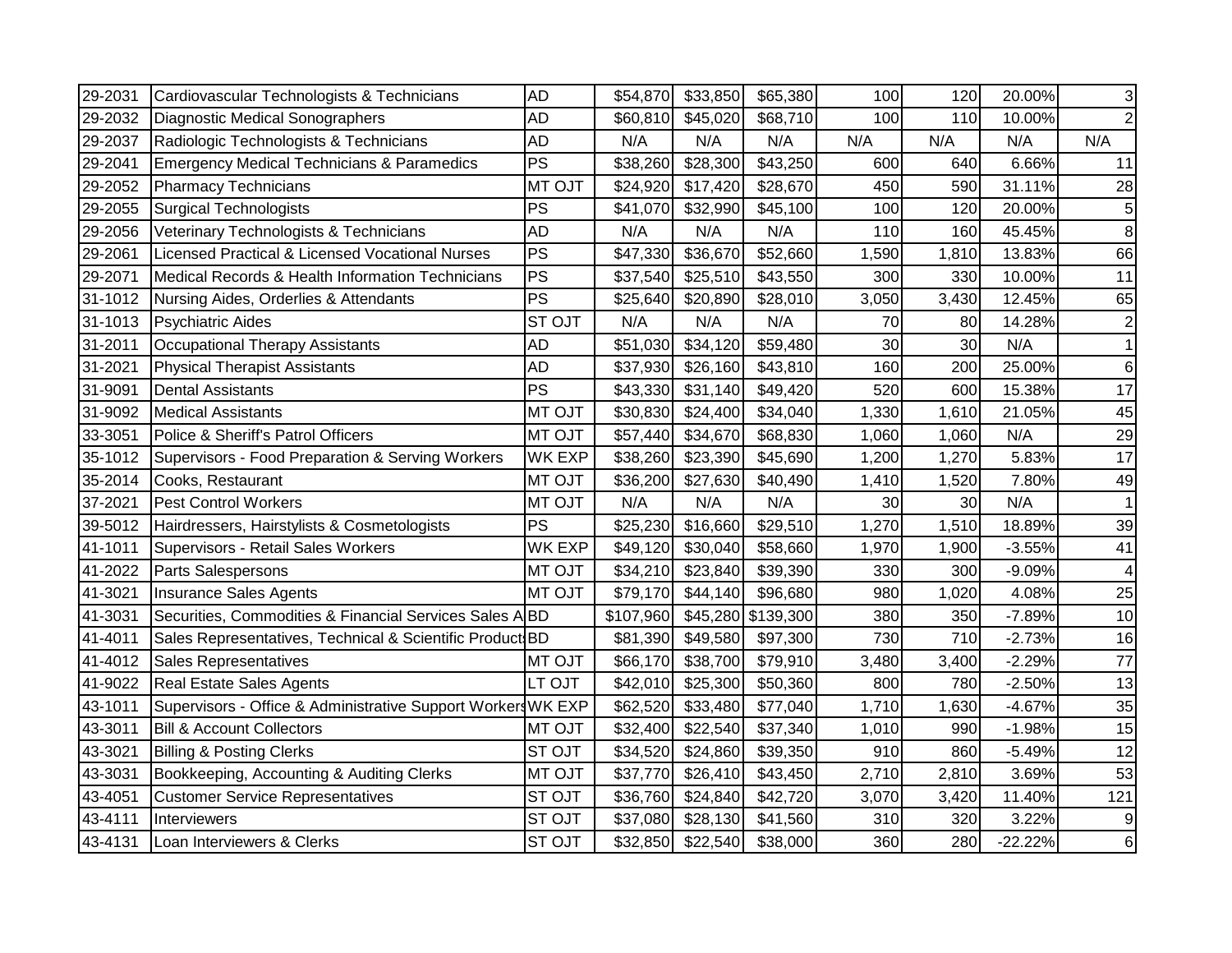| 43-5011 | Cargo & Freight Agents                                       | ST OJT        | \$37,450 | \$26,150 | \$43,100 | 330   | 320   | $-3.03%$  | $\boldsymbol{9}$ |
|---------|--------------------------------------------------------------|---------------|----------|----------|----------|-------|-------|-----------|------------------|
| 43-5061 | Production, Planning & Expediting Clerks                     | <b>MT OJT</b> | \$49,640 | \$35,180 | \$56,880 | 520   | 520   | N/A       | 15               |
| 43-5071 | Shipping, Receiving & Traffic Clerks                         | ST OJT        | \$36,380 | \$23,590 | \$42,780 | 1,000 | 940   | $-6.00%$  | 24               |
| 43-6011 | Executive Secretaries & Executive Administrative Assi WK EXP |               | \$46,080 | \$32,630 | \$52,800 | 1,500 | 1,590 | 6.00%     | 33               |
| 43-6012 | Legal Secretaries                                            | <b>MT OJT</b> | \$41,620 | \$33,350 | \$45,750 | 500   | 540   | 8.00%     | 12               |
| 43-6014 | Secretaries                                                  | ST OJT        | \$32,990 | \$24,060 | \$37,460 | 3,440 | 3,220 | $-6.39%$  | 55               |
| 43-9041 | <b>Insurance Claims &amp; Policy Processing Clerks</b>       | <b>MT OJT</b> | \$41,060 | \$27,020 | \$48,080 | 460   | 420   | $-8.69%$  | $\,6$            |
| 43-9061 | Office Clerks, General                                       | ST OJT        | \$30,640 | \$20,710 | \$35,610 | 6,160 | 6,420 | 4.22%     | 139              |
| 45-1011 | Farm & Forestry Worker Supervisors                           | <b>WK EXP</b> | N/A      | N/A      | N/A      | 20    | 20    | N/A       | $\overline{0}$   |
| 45-2092 | Farmworkers & Laborers, Crop, Nursery & Greenhous ST OJT     |               | N/A      | N/A      | N/A      | 270   | 300   | 11.11%    | 10               |
| 47-1011 | Supervisors - Construction Trades & Extraction Worke WK EXP  |               | \$83,810 | \$54,430 | \$98,490 | 810   | 830   | 2.46%     | 13               |
| 47-2021 | Brickmasons & Blockmasons                                    | LT OJT        | \$54,620 | \$27,500 | \$68,180 | 210   | 210   | N/A       | 4                |
| 47-2031 | Carpenters                                                   | LT OJT        | \$48,110 | \$28,740 | \$57,800 | 2,540 | 2,600 | 2.36%     | 39               |
| 47-2051 | <b>Cement Masons &amp; Concrete Finishers</b>                | <b>MT OJT</b> | \$43,840 | \$26,090 | \$52,720 | 140   | 140   | N/A       | 4                |
| 47-2061 | <b>Construction Laborers</b>                                 | ST OJT        | \$37,050 | \$22,910 | \$44,120 | 830   | 860   | 3.61%     | $\boldsymbol{9}$ |
| 47-2073 | Operating Engineers & Other Construction Equipment MT OJT    |               | \$54,050 | \$39,620 | \$61,260 | 240   | 250   | 4.16%     | $\,6$            |
| 47-2111 | Electricians                                                 | LT OJT        | \$76,960 | \$43,810 | \$93,540 | 2,030 | 2,080 | 2.46%     | 57               |
| 47-2132 | Insulation Workers, Mechanical                               | LT OJT        | N/A      | N/A      | N/A      | N/A   | N/A   | N/A       | N/A              |
| 47-2141 | Painters, Construction & Maintenance                         | MT OJT        | \$40,760 | \$33,210 | \$44,530 | 580   | 580   | N/A       | 10               |
| 47-2152 | Plumbers, Pipefitters & Steamfitters                         | LT OJT        | \$56,390 | \$41,090 | \$64,030 | 380   | 400   | 5.26%     | 10               |
| 47-2181 | Roofers                                                      | <b>MT OJT</b> | N/A      | N/A      | N/A      | 210   | 220   | 4.76%     | $\,6$            |
| 47-2211 | <b>Sheet Metal Workers</b>                                   | LT OJT        | \$44,340 | \$31,220 | \$50,900 | 60    | 50    | $-16.66%$ | $\mathbf{1}$     |
| 47-4011 | Construction & Building Inspectors                           | <b>WK EXP</b> | \$46,630 | \$34,500 | \$52,700 | 80    | 80    | N/A       | $2\vert$         |
| 47-5012 | Rotary Drill Operators, Oil & Gas                            | MT OJT        | N/A      | N/A      | N/A      | N/A   | N/A   | N/A       | N/A              |
| 47-5013 | Service Unit Operators, Oil, Gas & Mining                    | MT OJT        | N/A      | N/A      | N/A      | 10    | 10    | N/A       | $\overline{0}$   |
| 47-5071 | Roustabouts, Oil & Gas                                       | MT OJT        | N/A      | N/A      | N/A      | N/A   | N/A   | N/A       | N/A              |
| 49-1011 | Supervisors - Mechanics, Installers & Repairers              | <b>WK EXP</b> | \$73,400 | \$54,850 | \$82,670 | 470   | 470   | N/A       | 11               |
| 49-2022 | Telecommunications Equipment Installers & Repairers PS       |               | \$56,680 | \$36,040 | \$67,000 | 90    | 100   | 11.11%    | 3                |
| 49-2095 | Electrical & Electronics Repairers, Powerhouse, SubstPS      |               | N/A      | N/A      | N/A      | N/A   | N/A   | N/A       | N/A              |
|         |                                                              |               |          |          | \$44,470 | 280   | 310   | 10.71%    | $\overline{7}$   |
| 49-2098 | Security & Fire Alarm Systems Installers                     | MT OJT        | \$39,140 | \$28,490 |          |       |       |           |                  |
| 49-3011 | Aircraft Mechanics & Service Technicians                     | PS            | \$55,920 | \$41,920 | \$62,920 | 250   | 320   | 28.00%    |                  |
| 49-3021 | Automotive Body & Related Repairers                          | MT OJT        | \$45,040 | \$37,570 | \$48,780 | 340   | 330   | $-2.94%$  | 10<br>8          |
| 49-3023 | <b>Automotive Service Technicians &amp; Mechanics</b>        | LT OJT        | \$45,530 | \$30,500 | \$53,040 | 1,640 | 1,650 | 0.60%     | 34<br>5          |